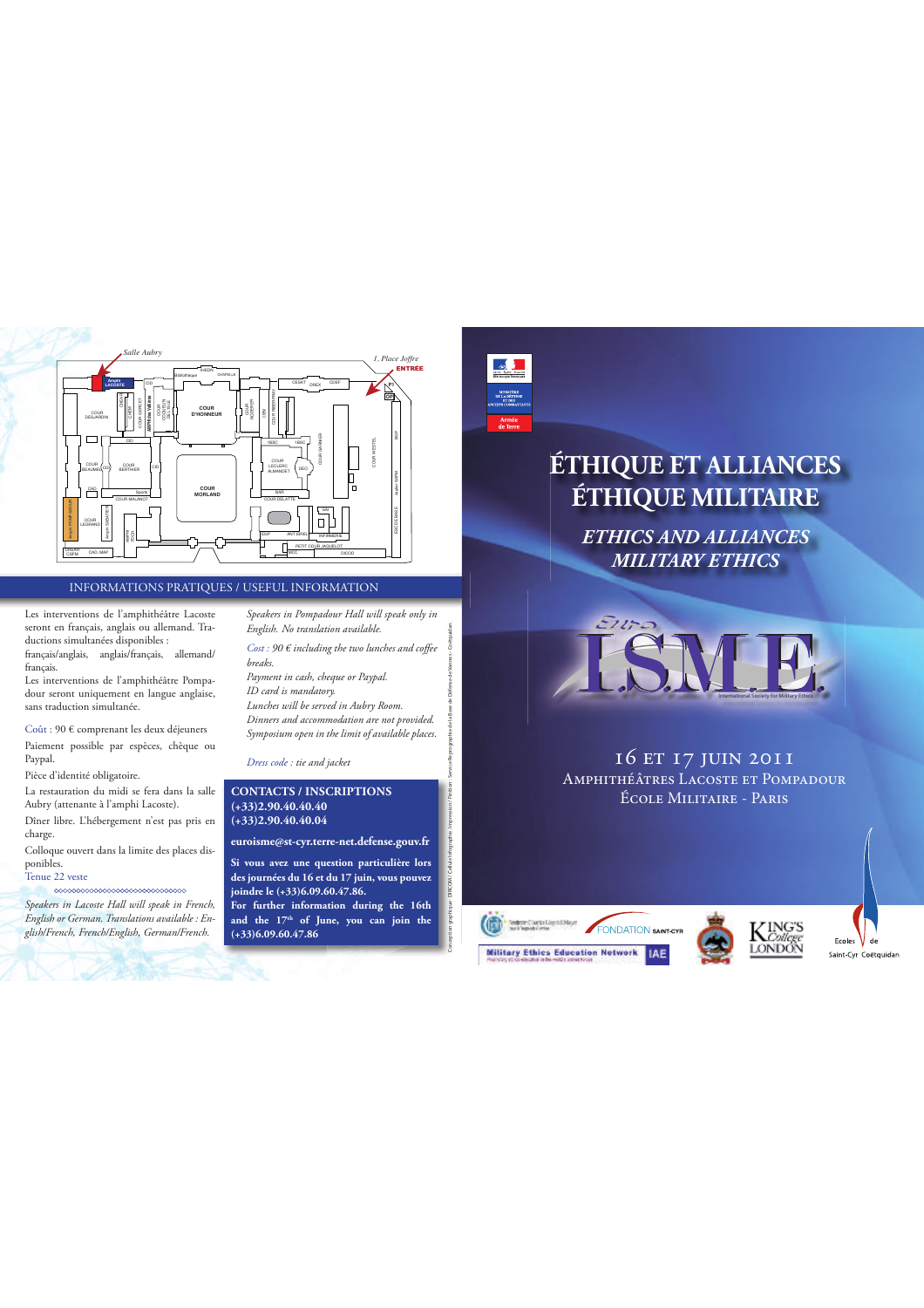## JEUDI 16 JUIN 2011 JEUDI 16 JUIN 2011

### **INTRODUCTION**

Henri Hude (Fr), colonel Manfred Rosenberger (All), David Whetham (UK).

### Conférence inaugurale / *Inaugural lecture*

**« Pourquoi est-il si difficile de bâtir une Europe de la défense ? »**, par le général d'armée Jean-Louis Georgelin, Ancien Chef d'État-Major des Armées, Grand chancelier de l'Ordre de la Légion d'Honneur. **Amphi Lacoste**

*« Why is it so difficult to build an European defence? » by general Jean-Louis Georgelin, former Chief of Sta\$ of Armed Forces, Grand Chancellor of the order of the Legion of Honour*

10 h 15 - 10 h 30 : PAUSE - *BREAK*

Thème : Alliances, guerres et valeurs *Modérateur : Tilo Schabert (All), Professeur émérite en sciences politiques, Université Frédéric-Alexandre, Erlangen.*

-**Ethique, alliances, éducation**, par le colonel Carl-Mathias Wilke (All), Zentrum «Innere Führung». **1re Table-ronde Amphi Lacoste**

-**Guerre juste et justice internationale**, par Chantal Delsol, Professeur des Universités, Membre de l'Institut.

-**Les valeurs de l'OTAN sont-elles les valeurs occidentales ?** par le colonel Olivier Kempf, Maître de conférences à l'Institut d'Etudes Politiques.

Theme : Military Ethics Education : Different approaches *Moderator : Dr Paul Robinson, University of Ottawa.*

-**Professional Military Education in the 21st Century : A Cross National Approach**, by Albert Pierce (USA), Senior Director, National Defense University  $\overline{L}$ (USA).

-**Explaining Ethics to Airmen : Food for Thought**, by captain Emmanuel Goffi (Fr), Lecturer in International Relations and the law of Armed Conflicts, French Air Force Academy.

-**Teaching Virtues**, by David Fisher (UK), Teaching Fellow at Kings College, London (Ethics and War), Former defence adviser to the Prime Minister and UK Defence Counsellor to NATO.

<u>www.www.www.www.www.</u>ww 12 h 30 - 13 h 45 : DEJEUNER - *LUNCH*



*Modérateur : Colonel Manfred Rosenberger (All), Ancien directeur de l'élément défense au sein du secretariat permanent du conseil franco-allemand de Défense et de sécurité.*



-**Ethique, alliances et laïcité**, par Monseigneur Luc Ravel, Evêque aux Armées françaises. -**Quelques réflexions sur « l'éthique sur la mise à mort en guerre » (Killing**  in War) chez Jeff McMahan , par Bernhard Koch, Institut für Theologie und Frieden.

-**Religion, guerre et éducation morale**, par Thomas R. Elssner, Professeur / référent pastoral et aumônier militaire catholique (All), Zentrum Innere Führung.

## THEME : THE LIMITS OF ETHICS EDUCATION

*Moderator : Dr David Perry, Davidson College, North Carolina, USA.*



15 h 45 - 16 h 00 : PAUSE - *BREAK*

**Amphi Pompadour**

**10 h 30-12 h 30** 

10h 30-12h 30

**9 h 00-10 h 15**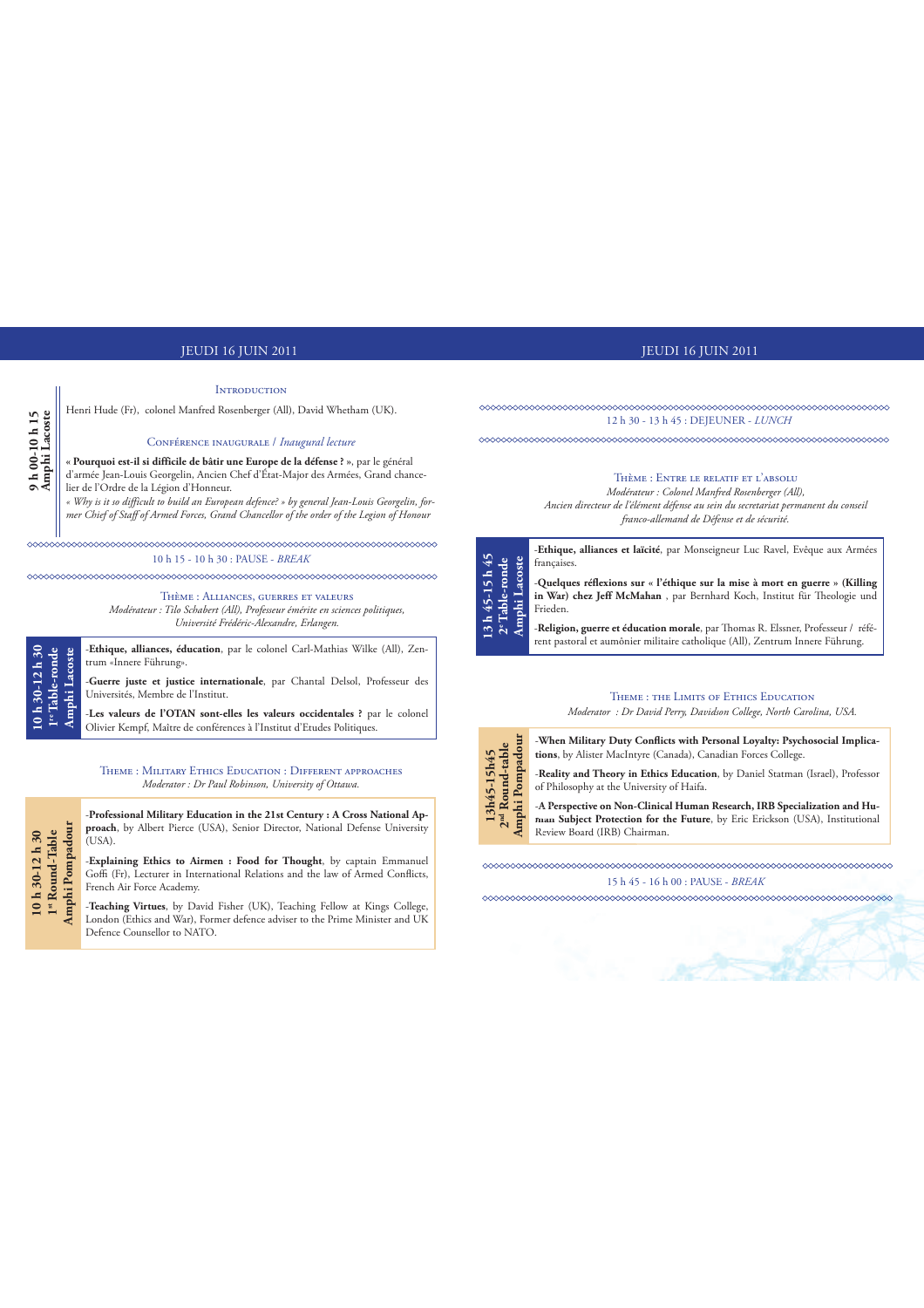### Thème : Alliances et cultures stratégiques *Modérateur : Ronan Doaré,*

*directeur du centre de recherche des écoles de Saint-Cyr Coëtquidan (CREC - Saint-Cyr)*.

-**Ethics and the Human Terrain: the Role of Cultural Knowledge in War-fighting**, par Dr. George R. Lucas, Stockdale Center for Ethical Leadership, U.S. Naval Academy & Professor of Ethics & Public Policy, Naval Postgraduate School.

-**Alliances et cultures stratégiques**, par le colonel Benoît Durieux, Auditeur au Centre des Hautes Etudes Militaires.

**16 h 00-18 h 00 3e Table-ronde Amphi Lacoste**

16 h 00-18 h 00<br>3°Table-ronde<br>Amphi Lacoste

**16 h 00-18 h 00 3rdRound-Table Amphi Pompadour**

 $\begin{array}{c} 16\, \text{h}\, 00\text{-}18\, \text{h}\, 00 \\ 3^\text{u}\text{Round} \text{-} \text{Table} \\ \text{Amphi} \text{1} \text{Pompadour} \end{array}$ 

-**Une éthique militaire « trivialisée » ? Enjeux politiques des nouveaux systèmes d'armes robotisés**, par Eric Germain, chargé de mission, sous-direction politique et prospective de défense, Délégation aux Affaires Stratégiques.

### Theme : Ethics Education : Who needs what, where and when? *Moderator : Professor James Connelly, University of Hull.*

-**Evaluating Customized Ethics Education Programs**, by George Wilkes (UK), Director, Project on Religion and Ethics in the Making of War and Peace, University of Edinburgh.

-**Problematizing Ethics Training for the Enlisted Soldier**, by Wendy De Luca (Australia), Charles Sturt University Faculty of Education, Wagga Wagga, NSW.

-**Conscript Education vs Officer Education**, by Janne Aalto (Finland), Chaplain (Captain), Finnish Defense University.

-**Ethics Education within the Austrian Armed Forces - a new Approach**, by Dr Paul Ertl, Head of department on Philosophy and Military Sociology at the National Defense Academy in Vienna, Austria.

Fin de journée / *End of day*

## JEUDI 16 JUIN 2011 VENDREDI 17 JUIN 2011

Thème : Quand tout se complique : la technique, les hommes, les finances

*Modérateur : Lieutenant-Colonel de Beauregard, chef de la division sciences sociales et politiques aux écoles de Saint-Cyr Coëtquidan.*



-**Problèmes éthiques posés par les robots dans les domaines de l'économie, de la médecine et de la défense**, par Dominique Lambert (Belgique), Docteur en physique et Docteur en philosophie.

-**Les déboires de la troisième Croisade (1189-1190),** par le commandant François-Régis Legrier, College de l'enseignement supérieur de l'armée de terre (CE-SAT).

-**De la contrainte budgétaire à l'intégration euro-atlantique ?** par Guillaume Lagane, chef du bureau stratégie d'exportation, Direction Générale de l'Armement, direction du développement international.

> THEME: SHARING VALUES? *Moderator : Dr Ed Barrett, US Naval Academy, Annapolis.*



-**Alliances Based on an Ethical Consensus, a Utupian Idea?**, by Nigel de Lee (UK), Professor, Department of Politics, University of Hull and Krigsskolen, Norwegian Military Academy.

-**The Limits to Military Alliances**, by Alex Moseley (UK), Director of Classical Foundations, Member of MEEN.

-**Ethical Consensus In, During and After the Battle for Chora**, by Peter Olsthoorn (Netherlands), Netherlands Defense Academy.

10 h 30 - 10 h 45 : PAUSE - *BREAK*

Thème : L'éthique et le drapeau *Modérateur : Bernard Carayon, Député du Tarn, Rapporteur du budget du renseignement.*

| 45<br>ste                            | -L'Europe militaire et la relation franco-allemande, par Tilo Schabert (All), Pro-<br>fesseur émérite en sciences politiques, Université Frédéric-Alexandre, Erlangen.                                                                |
|--------------------------------------|---------------------------------------------------------------------------------------------------------------------------------------------------------------------------------------------------------------------------------------|
| aco<br>⋴<br>$-12$<br>45              | -United Under Different Flags, par Asa Kasher (Israël), Ancien Laura Schwarz-<br>Kipp Professor (Ethics and Philosophy), Tel Aviv University, Visiting Professor,<br>Center of Military and Strategic Studies, University of Calgary. |
| $10~\mathrm{h}$ 4:<br>2° Tab<br>Amph | -« The Morality of Private War », par le Dr. James Pattison, Lecturer in Politics,<br>University of Manchester, UK.                                                                                                                   |